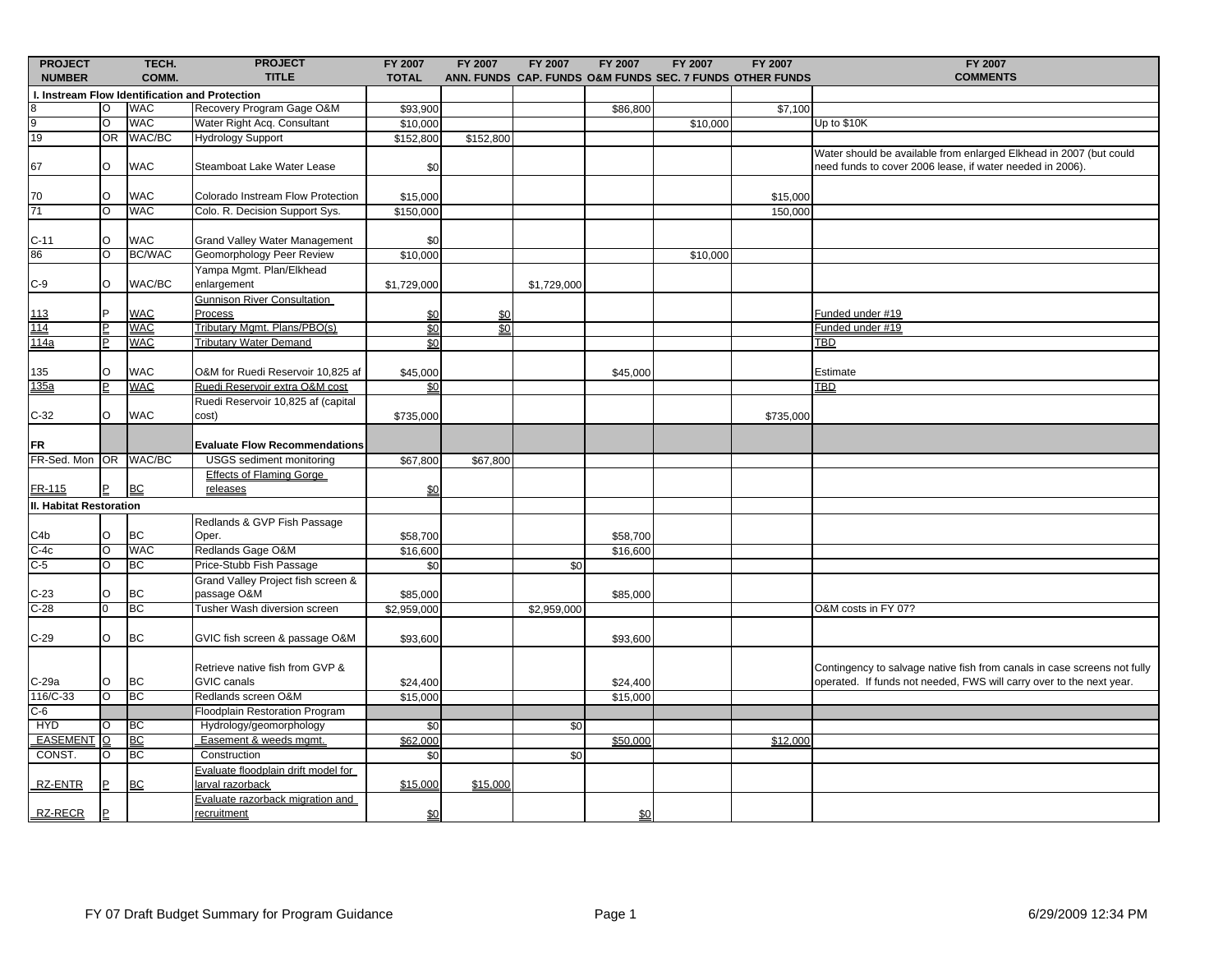| <b>PROJECT</b>                                   |                         | TECH.     | <b>PROJECT</b>                                                | FY 2007                | <b>FY 2007</b>         | FY 2007 | FY 2007              | FY 2007 | FY 2007                                                  | FY 2007             |
|--------------------------------------------------|-------------------------|-----------|---------------------------------------------------------------|------------------------|------------------------|---------|----------------------|---------|----------------------------------------------------------|---------------------|
| <b>NUMBER</b>                                    |                         | COMM.     | <b>TITLE</b>                                                  | <b>TOTAL</b>           |                        |         |                      |         | ANN. FUNDS CAP. FUNDS O&M FUNDS SEC. 7 FUNDS OTHER FUNDS | <b>COMMENTS</b>     |
| <b>NEW</b>                                       | N                       | BC        | Eval. Pikeminnow entrainment in<br>Yampa diversion structures | \$10,300               | \$10,300               |         |                      |         |                                                          |                     |
| III. Reduce Nonnative Fish and Sportfish Impacts |                         |           |                                                               |                        |                        |         |                      |         |                                                          |                     |
| $C-20$                                           | O                       | <b>BC</b> | Highline Net O&M                                              | \$3,470                |                        |         |                      |         | \$3,470                                                  |                     |
| 98a                                              | <b>OR</b>               | BC        | Middle Yampa pike translocation                               | \$81,200               | \$81,200               |         |                      |         |                                                          |                     |
| 98b                                              | OR                      | <b>BC</b> | Upper Yampa pike translocation                                | \$146,000              | \$146,000              |         |                      |         |                                                          |                     |
|                                                  |                         |           | Middle Green northern pike                                    |                        |                        |         |                      |         |                                                          |                     |
| 109                                              | <b>OR</b>               | BC        | management                                                    | \$0                    |                        |         |                      |         |                                                          | FY 07 cost unknown. |
| 110                                              |                         | BС        | Lower Yampa bass and catfish<br>management                    |                        |                        |         |                      |         |                                                          |                     |
| 123                                              | OR BC                   |           | Green River bass management                                   | \$118,700<br>\$229,700 | \$118,700<br>\$229,700 |         |                      |         |                                                          |                     |
|                                                  |                         |           | Duchesne River nonnative fish                                 |                        |                        |         |                      |         |                                                          |                     |
| 124                                              | <b>OR</b>               | <b>BC</b> | management                                                    | \$30,900               | \$30,900               |         |                      |         |                                                          |                     |
|                                                  |                         |           | Middle Yampa River smallmouth                                 |                        |                        |         |                      |         |                                                          |                     |
| 125                                              | <b>OR</b>               | <b>BC</b> | bass and pike translocation                                   | \$228,500              | \$228,500              |         |                      |         |                                                          |                     |
|                                                  |                         |           | Colorado River smallmouth bass                                |                        |                        |         |                      |         |                                                          |                     |
| 126                                              | OR                      | <b>BC</b> | removal                                                       | \$76,000               | \$76,000               |         |                      |         |                                                          |                     |
| 140                                              | <b>OR</b>               | <b>BC</b> | Yampa fish response to nna mgmt                               | \$34,600               | \$34,600               |         |                      |         |                                                          |                     |
|                                                  |                         |           |                                                               |                        |                        |         |                      |         |                                                          |                     |
| <b>NEW</b>                                       | OR BC                   |           | Green fish response to nna mgmt                               | \$34,500               | \$34,500               |         |                      |         |                                                          |                     |
| <b>NEW</b>                                       | OR BC                   |           | Yampa northern pike sources                                   | \$0                    | \$0                    |         |                      |         |                                                          |                     |
| IV. Propagation & Genetics Management            |                         |           |                                                               |                        |                        |         |                      |         |                                                          |                     |
| 29<br>29a                                        |                         |           | <b>O&amp;M Propagation Facilities</b>                         |                        |                        |         |                      |         |                                                          |                     |
|                                                  | OR BC                   |           | <b>Grand Valley</b>                                           | \$429,300              |                        |         | \$429,300            |         |                                                          |                     |
| $\frac{29b}{0}$                                  | OR                      | BC        | Ouray                                                         | \$447,900              |                        |         | \$447,900            |         |                                                          |                     |
|                                                  | OR                      | - IBC     | Ouray well-field                                              | \$5,000                |                        |         | \$5,000              |         |                                                          |                     |
| 29c                                              | <b>OR</b>               | <b>BC</b> | Wahweap                                                       | \$224,200              |                        |         | \$224,200            |         |                                                          |                     |
| 29d                                              | <b>OR</b>               | ВC        | Mumma native species hatchery                                 | \$81,900               |                        |         | \$81,900             |         |                                                          |                     |
| 29e                                              | N                       | BC        | Hatchery O&M contingency                                      | \$30,000               |                        |         | \$30,000             |         |                                                          |                     |
|                                                  |                         |           |                                                               |                        |                        |         |                      |         |                                                          |                     |
| $C-7$                                            |                         |           | Propagation Facilities & Equipment                            |                        |                        |         |                      |         |                                                          |                     |
| <b>PONDS</b>                                     | $\circ$                 | <b>BC</b> | Growout pond leases, etc.                                     | \$0                    |                        |         |                      |         |                                                          |                     |
| <b>TAGS</b>                                      | O                       | <b>BC</b> | PIT tags                                                      | \$190,000              |                        |         | \$190,000            |         |                                                          |                     |
| V. Research, Monitoring & Data Management        |                         |           |                                                               |                        |                        |         |                      |         |                                                          |                     |
| 15                                               | O                       | <b>BC</b> | Larval Fish Lab Identification                                | \$50,600               |                        |         | \$50,600             |         |                                                          |                     |
| 16                                               | OR                      | BC        | Database Management                                           | \$39,000               |                        |         | \$39,000             |         |                                                          |                     |
| 22f                                              | <b>OR</b>               | <b>BC</b> | Yampa & middle Green CPM &<br>RBS larval survey               | \$105,200              |                        |         | \$105,200            |         |                                                          |                     |
| 128                                              | O                       | <b>BC</b> | Green R. CPM est.                                             | \$339,900              |                        |         | \$339,900            |         |                                                          |                     |
| 129                                              | O                       | <b>BC</b> | HBC pop est in Deso/Grey                                      | \$123,600              |                        |         | \$123,600            |         |                                                          |                     |
| 130                                              | O                       | ВC        | HBC pop est in Cataract                                       | \$25,000               |                        |         | $\overline{$}25,000$ |         |                                                          |                     |
| 131                                              | O                       | <b>BC</b> | <b>HBC in Black Rocks</b>                                     | \$12,000               |                        |         | \$12,000             |         |                                                          |                     |
| 132                                              | O                       | BC        | <b>HBC</b> in Westwater                                       | \$44,300               |                        |         | \$44,300             |         |                                                          |                     |
| 133                                              | <b>P</b>                | <b>BC</b> | <b>HBC in Yampa Canyon</b>                                    | \$55,700               |                        |         | \$55,700             |         |                                                          |                     |
| 138                                              | <b>OR</b>               | BC        | Green R. YOY CMP monitoring                                   | \$58,100               |                        |         | \$58,100             |         |                                                          |                     |
| <b>NEW</b>                                       | $\overline{\mathsf{M}}$ | BC        | Cyprinid computer key                                         | \$30,000               |                        |         | \$30,000             |         |                                                          |                     |
| <b>NEW</b>                                       | $\overline{\mathsf{M}}$ | <b>BC</b> | Pop est data integration                                      | \$60,000               |                        |         | \$60,000             |         |                                                          |                     |
|                                                  |                         |           |                                                               |                        |                        |         |                      |         |                                                          |                     |